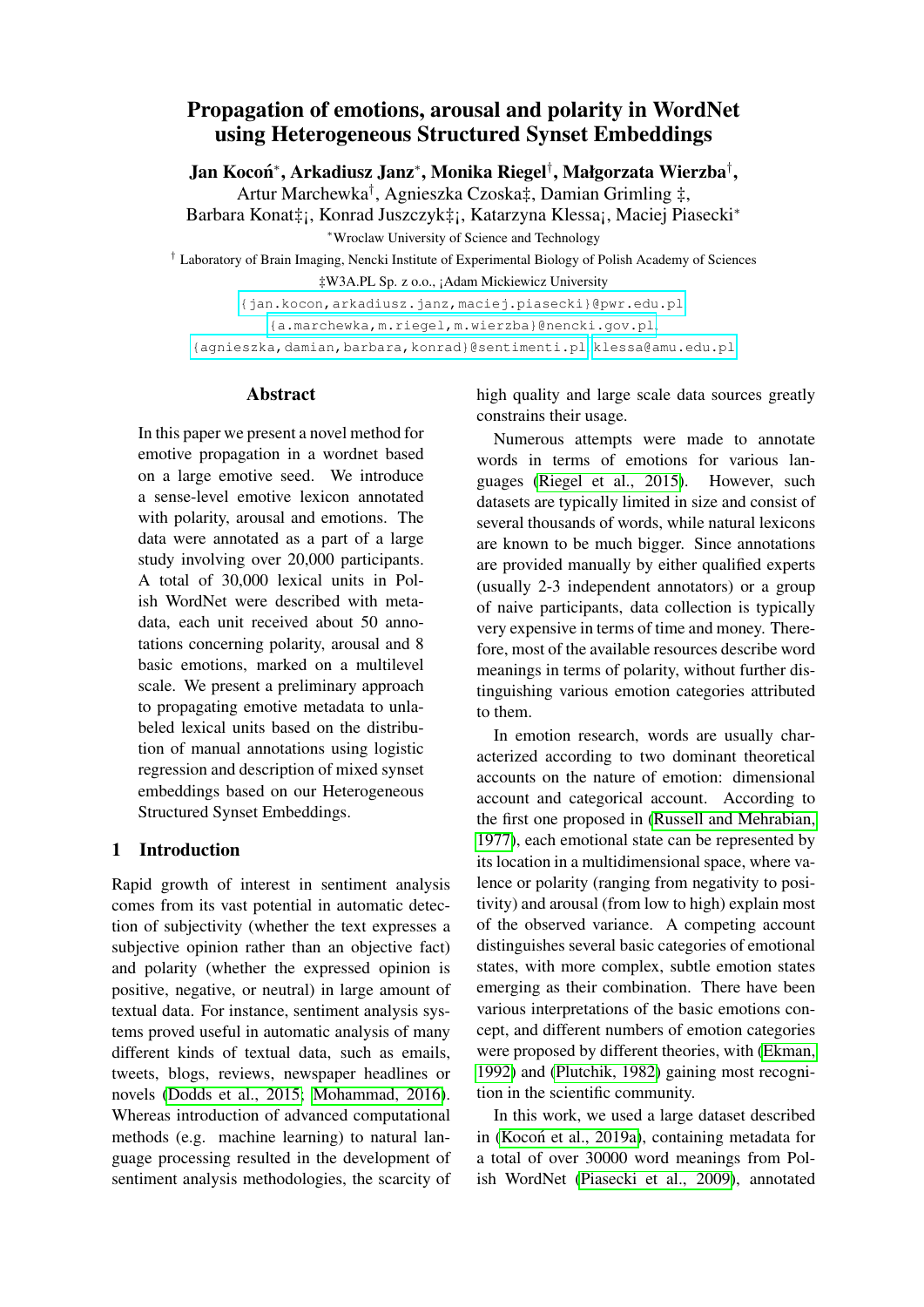in terms of polarity, arousal, as well as 8 basic emotion categories (i.e. joy, sadness, trust, disgust, fear, anger, surprise, anticipation). Here, we present a novel propagation approach to automatically extend the original dataset by deriving emotion metadata for lexical units and synsets that are not present in this dataset. If effective, our approach could alleviate the problem of data scarcity and facilitate the widespread use of sentiment analysis in various applications including but not restricted to artificial intelligence, computational linguistics, psychology or business.

### 2 Dataset description

In the Sentimenti database [\(Kocon et al., 2019a\)](#page-5-4), a total of over 20,000 unique respondents (with approximately equal number of male and female participants) was sampled from Polish population. Multiple demographical characteristics such as: sex, age, native language, place of residence, education level, marital status, employment status, political beliefs and income were controlled. The annotation schema was based on the procedures most widely used in previous studies, aiming to create the first standardized datasets of Polish words characterized in terms of emotion (NAWL, [\(Riegel](#page-5-1) [et al., 2015\)](#page-5-1); NAWL BE, [\(Wierzba et al., 2015\)](#page-5-6); plWordNet-emo (Zaśko-Zielińska et al., 2015; [Janz et al., 2017\)](#page-4-2)). Thus, we collected annotations of valence (polarity), arousal, as well as eight emotion categories: joy, sadness, trust, disgust, fear, anger, surprise and anticipation. By combining simple annotation schema with crowd annotation, we were able to effectively acquire large amount of data and preserve its high quality at the same time.

The total number of over 30,000 word meanings was annotated, with each meaning ranked at least 50 times on each scale. Moreover, in a followup study a total number of over 7,000 texts (short phrases or paragraphs of text) were annotated in the same way, with each text assessed at least 25 times on each scale. Before attempting the assessment task, subjects were instructed to rank word meanings rather than words, as well as encouraged to indicate their immediate, spontaneous reactions. Participants had unlimited time to complete the task and they were able to quit the assessment session at any time and resume their work later on. The source of texts were reviews from

two domains: *medicine*[1](#page-1-0) (2000 reviews) and *ho-* $tels<sup>2</sup>$  $tels<sup>2</sup>$  $tels<sup>2</sup>$  (2000 reviews). Due to difficulties in observing neutral reviews in the selected sources, we have chosen them from websites describing medical information<sup>[3](#page-1-2)</sup> (500 paragraphs) and the ho-tel industry<sup>[4](#page-1-3)</sup> (500 paragraphs). We also selected phrases using *lexico-semantic-syntactic patterns* (LSS) manually created by linguists to capture one of the four effects affecting sentiment: *increase, decrease, transition, drift*. Most of these phrases belong to the previously mentioned subject areas. The source for the remaining phrases were Polish WordNet glosses [\(Piasecki et al., 2009\)](#page-5-5).

### 2.1 Data conversion

We decided to treat the problem of emotive propagation as a multilabel classification task, where the individual lexical units are classified considering all emotive categories. Eight basic emotions and arousal were annotated on a scale of integers from range [0, 4]. The valence was annotated using [−3, 3] scale. To perform the classification task a proper conversion schema should be applied. For most of emotive dimensions we used a simple averaging strategy, where the final score is an average value of all assigned scores, normalized to the range  $[0, 1]$ . In the case of valence scores we divided the annotations into two separate groups: positive scores (Valence<sub>p</sub>) and negative scores (Valence<sub>n</sub>). This division results from the fact that some texts have mixed annotations, both positive and negative. To keep the original distribution of valence scores we decided to use a separate approach (see Algorithm [1\)](#page-2-0). The positive scores were separated from negative ones to measure the degree of positive valence (valence<sub>n</sub>) and negative valence (valence<sub>n</sub>). With this approach a single lexical unit obtains two normalized valence scores.

We decided to partition all scores for each dimension into two clusters using  $k$ -means clustering [\(Hartigan and Wong, 1979\)](#page-4-3). We assign a label representing a membership of an individual lexical unit to specific emotive category if the final score of a lexical unit in the dimension representing that category is greater than the threshold determined by k-means. Each lexical unit can be described by multiple categories, thus we might obtain multiple

<span id="page-1-0"></span><sup>1</sup><www.znanylekarz.pl>

<span id="page-1-1"></span><sup>2</sup><pl.tripadvisor.com>

<span id="page-1-2"></span><sup>3</sup><naukawpolsce.pap.pl/zdrowie>

<span id="page-1-3"></span><sup>4</sup><hotelarstwo.net>, <www.e-hotelarstwo.com>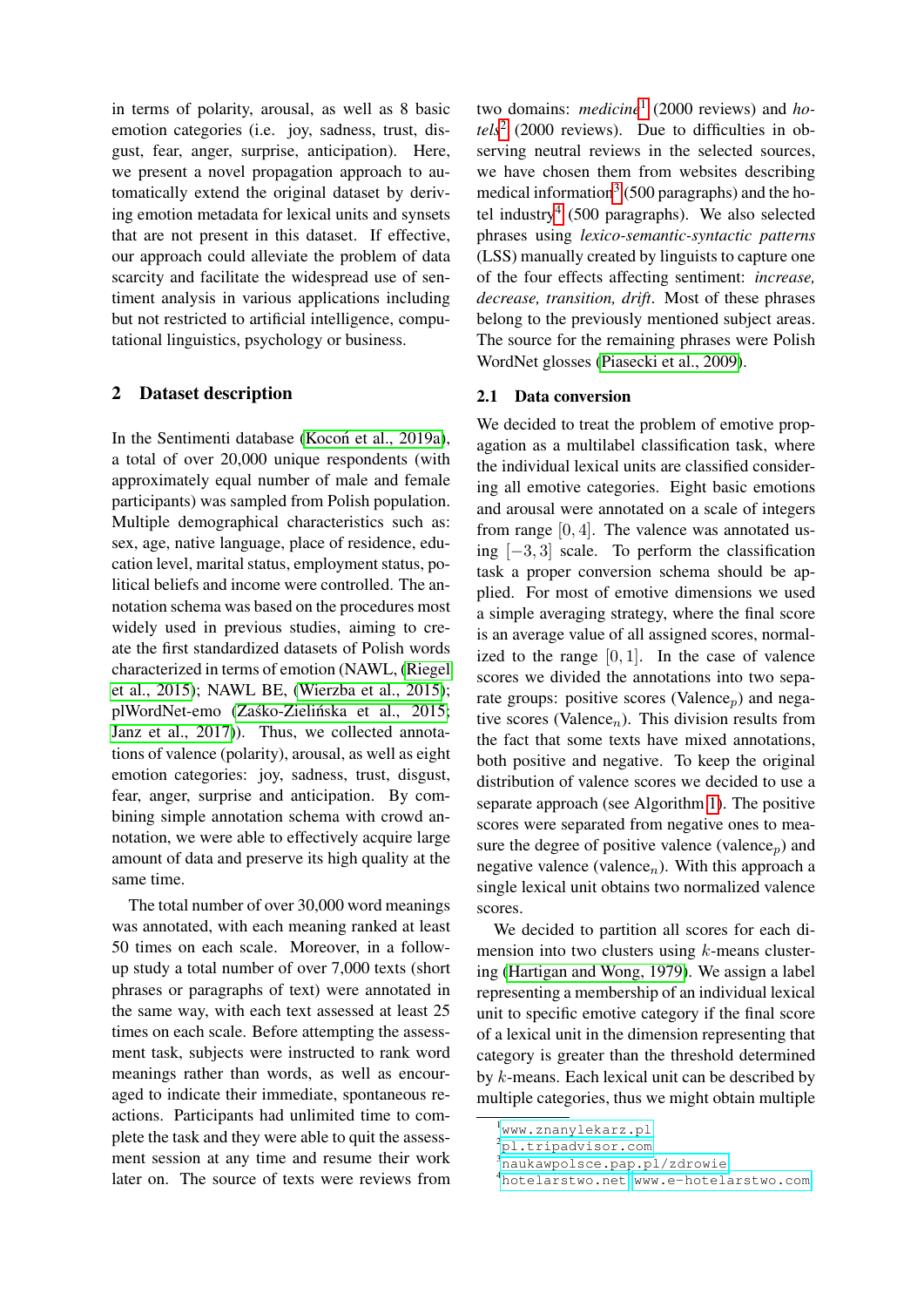<span id="page-2-0"></span>Algorithm 1 Estimating the average value of positive and negative valence for a single lexical unit. **Require:** V: list of all valence scores;  $m = 3$ : maximum absolute value of polarity

- **Ensure:** Pair  $(p, n)$  where p is average positive valence, and  $n$  is average negative valence
	- 1:  $(p, n) = (0, 0)$
- 2: for  $v \in V$  do
- 3: **if**  $v < 0$  **then**  $n = n + |v|$  **else**  $p = p + v$ return  $(p \div (|V| \cdot m), n \div (|V| \cdot m))$

labels assigned to a single lexical unit.

### 2.2 Polarity transfer from units to synsets

On the basis of the previous work where we analysed the contemporary annotation of plWordNet to see how diverse synsets are in terms of lexical units valence, we assumed that we can average all dimensions of lexical units (which belong to synset A) separately to obtain the metadata description of synset A. Previously acquired statistics show that synsets are strongly homogeneous in terms of the units valence, so we decided to move annotations from unit-level to synset-level in that way (Kocoń et al., 2018a; Kocoń et al., [2018b\)](#page-5-9).

## 3 Emotive Propagation

In this study, we decided to follow the idea presented in (Kocoń et al., 2018a; Kocoń et al., [2018b\)](#page-5-9). The idea is to apply a semi-supervised learning on a large seed of emotively annotated synsets. The seed is used to train a classifier and then to predict the polarity categories for unlabeled synsets in a close vicinity of labeled ones. Starting from the labeled synsets we visit their neighbors and annotate them iteratively by applying our classifier. The propagation process ends when all synsets become annotated.

In [\(Kocon et al., 2018b\)](#page-5-9) the authors proposed a rich set of wordnet-based features to describe the synsets representing an initial seed for emotive propagation. For every synset existing in a seed they extracted the features capturing the structure of its neighborhood by taking into account the neighboring synsets (with their relative location) and assigned polarities. The features were generated on a basis of a template being defined in terms of 4 feature variables. A single feature is generated by initializing the variables in the template with a specific combination of possible values. The variables in the template are defined as follows:

- *Relation* one of the 13 most common Word-Net relations,
- *Direction* the direction of the relation.
- *Element* a type of an element used to construct a *bag-of-words* model; two types of *elements* were used: *synset\_ID* (any number) and *synset\_polarity* (one of the following numbers:  $-1$ , 0, 1; it represents 3 polarity classes: *negative, neutral, positive*),
- *Level* a distance (number of hops) between the initial synset being described and its neighbors, e.g. the synsets of *second level* means neighboring synsets in a distance of two hops (excluding the synsets of *first level*).

Extracted features were converted to a *bag-ofwords* model, where the elements of a bag were representing the synsets or their polarities. Then the authors used these features as a signal for a classifier to decide whether a given synset should be positive, negative, neutral or ambiguous.

Such an approach generated vectors of very large dimensions, thus it increases the overall propagation time. The classification procedure was time-consuming because the process of feature generation produced high-dimensional data.

# 3.1 Heterogeneous Structured Synset Embeddings

To reduce the dimensionality of the input feature space, we decided to build upon the methods designed for embedding the lexical knowledge bases. The main aim is to produce a meaningful vector space representation of concepts existing in a knowledge base by capturing their lexicosemantic properties and embedding the structure of their neighborhood. In our case the concepts are represented by synsets and we utilize the structure of a wordnet to construct synset embeddings. Our approach is based on the skip-gram model [\(Mikolov et al., 2013\)](#page-5-10) which takes as its input a large textual corpus and produces a distributional representation of words by capturing the neighboring words appearing in a small context window. The main assumption is that the words sharing the similar context should have similar vector space representations. The neural network based on skip-gram architecture learns the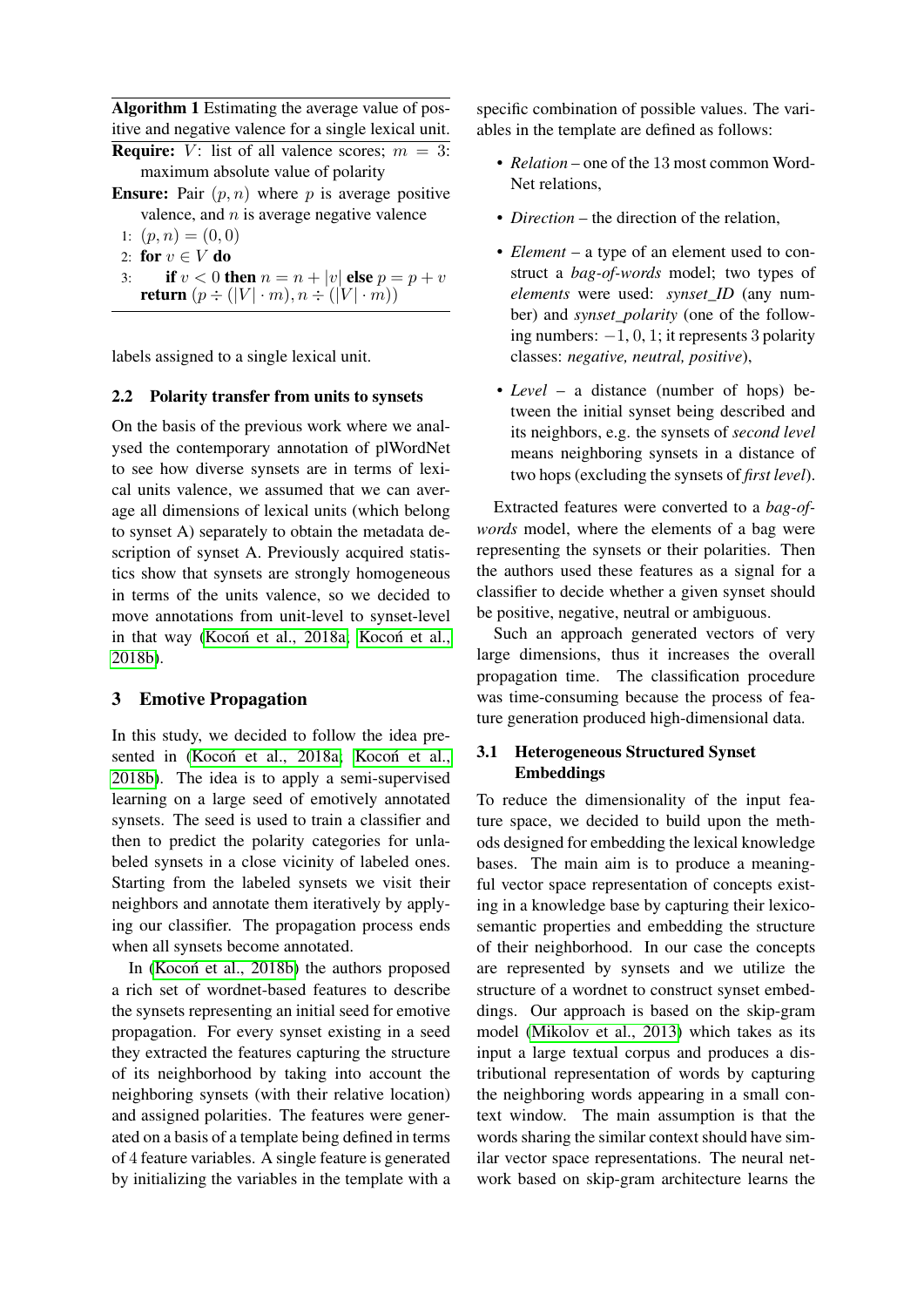vector space representations of words (existing in a corpus) by minimizing the loss in the task of *predicting the context words given the input word*.

To produce synset embeddings we adapted the solution presented in [\(Goikoetxea et al., 2015\)](#page-4-4). The authors generated an artificial wordnet-based corpus to train a skip-gram model by performing multiple random walks on a wordnet. The input corpus consisted of synset identifiers generated during random walking process. Previous solutions were limited only to synset links and did not include the information about relation types. We decided to expand this idea by including the lexical units and their links while generating the corpus with a random walk. Thus, we might obtain a corpus with artificial words (elements) represented by the identifiers of synsets, lexical units, and the identifiers of relation types. In the case of relation types we decided to differentiate the identifiers depending on the type of linked concepts, e.g. the identifiers starting with the  $rSS$  prefix represent the relations between synsets while  $rSL$ (or  $rLS$ ) represent the links between synsets and lexical units. The elements with the rSS prefix have an additional identifier representing a specific type of wordnet relation (e.g. 10 represents hyponymy). The additional information about the types of links should lead to obtaining a more heterogeneous and accurate embeddings of synsets. A short random walk of length 13 can be represented as the following sequence of elements:

s\_7078349 -> rSS\_136 -> s\_60485 -> rSL  $\overline{1}$   $\sqrt{35957}$   $\rightarrow$  rLS  $\rightarrow$  s  $\sqrt{60485}$   $\rightarrow$  rSS  $\sqrt{10}$ -> s\_22456 -> rSS\_11 -> s\_55576 -> rSS\_11 -> s\_55575 -> rSS\_11 -> s\_7077974 -> rSS\_10 -> s\_55575 -> rSL -> l\_79892 -> rLL\_3425 -> l\_10483 -> rLS -> s\_3974 -> rSS\_11 -> s\_7077977

To generate the embeddings, we used a popular FastText method [\(Bojanowski et al., 2017;](#page-4-5) [Joulin](#page-4-6) [et al., 2017\)](#page-4-6). This method was used in many different NLP tasks, especially with applications to sentiment analysis e.g. hate speech detection [\(Bad](#page-4-7)[jatiya et al., 2017\)](#page-4-7), sentiment polarity recognition, emotion and sarcasm identification [\(Felbo et al.,](#page-4-8) [2017\)](#page-4-8), aspect-based sentiment analysis in social media [\(Wojatzki et al., 2017\)](#page-5-11), text classification on multiple sentiment datasets [\(Joulin et al., 2017\)](#page-4-6).

### 3.2 Emotive classification

The knowledge base embeddings alone might be insufficient to successfully solve downstream tasks due to the lack of contextual information

connecting these embeddings with real world data. To prepare a more meaningful and contextual representation for our emotive classifier we decided to augment our model with plain word embeddings. In (Kocoń et al., 2018a) the authors showed that the size and the quality of training corpora might affect the overall performance in downstream tasks. They also tested several parameter settings of word embeddings for Polish language using the implementation of CBOW and skip-gram methods provided with FastText [\(Bo](#page-4-5)[janowski et al., 2017\)](#page-4-5). These models are available under an open license in the CLARIN-PL project DSpace repository<sup>[5](#page-3-0)</sup>. With these embeddings, the best results were obtained in two NLP tasks: recognition of temporal expressions [\(Kocon´](#page-5-12) [and Gawor, 2018;](#page-5-12) Kocoń et al., 2019b) and recog-nition of named entities [\(Marcinczuk et al., 2018\)](#page-5-14).

We used the same model to produce a complementary feature space for the task of polarity prediction. To prepare a complementary embedding space for HSSE we averaged the embeddings of lemmas linked with the synsets through their lexical units. For each synset in a seed we computed the averaged embedding of its lemmas and concatenated it with HSSE embedding.

Our emotive classifier is represented as an ensemble of binary classifiers, each one predicting one of 11 emotive categories. Each classifier in this ensemble was trained on a seed of synsets representing a specific emotive category with its positive and negative examples.

### 4 Results and Discussion

Comparing the F1 scores of the model in a task of valence, arousal and emotion propagation, we can observe that the valence propagation performs better than the propagation of most emotive dimensions (Table [1\)](#page-4-9). The best results are obtained for *trust* (F1-score: 77.48%) and anticipation (F1 score: 74.94%). F-score for all dimensions except *disgust* are above 63%.

### 5 Conclusions

The results of the propagation task suggest that the novel method presented here can be useful for both valence and emotions datasets. Heterogeneous Structured Synset Embeddings allow for effective scaling up of annotated datasets.

<span id="page-3-0"></span><sup>5</sup>[https://clarin-pl.eu/dspace/handle/](https://clarin-pl.eu/dspace/handle/11321/606) [11321/606](https://clarin-pl.eu/dspace/handle/11321/606)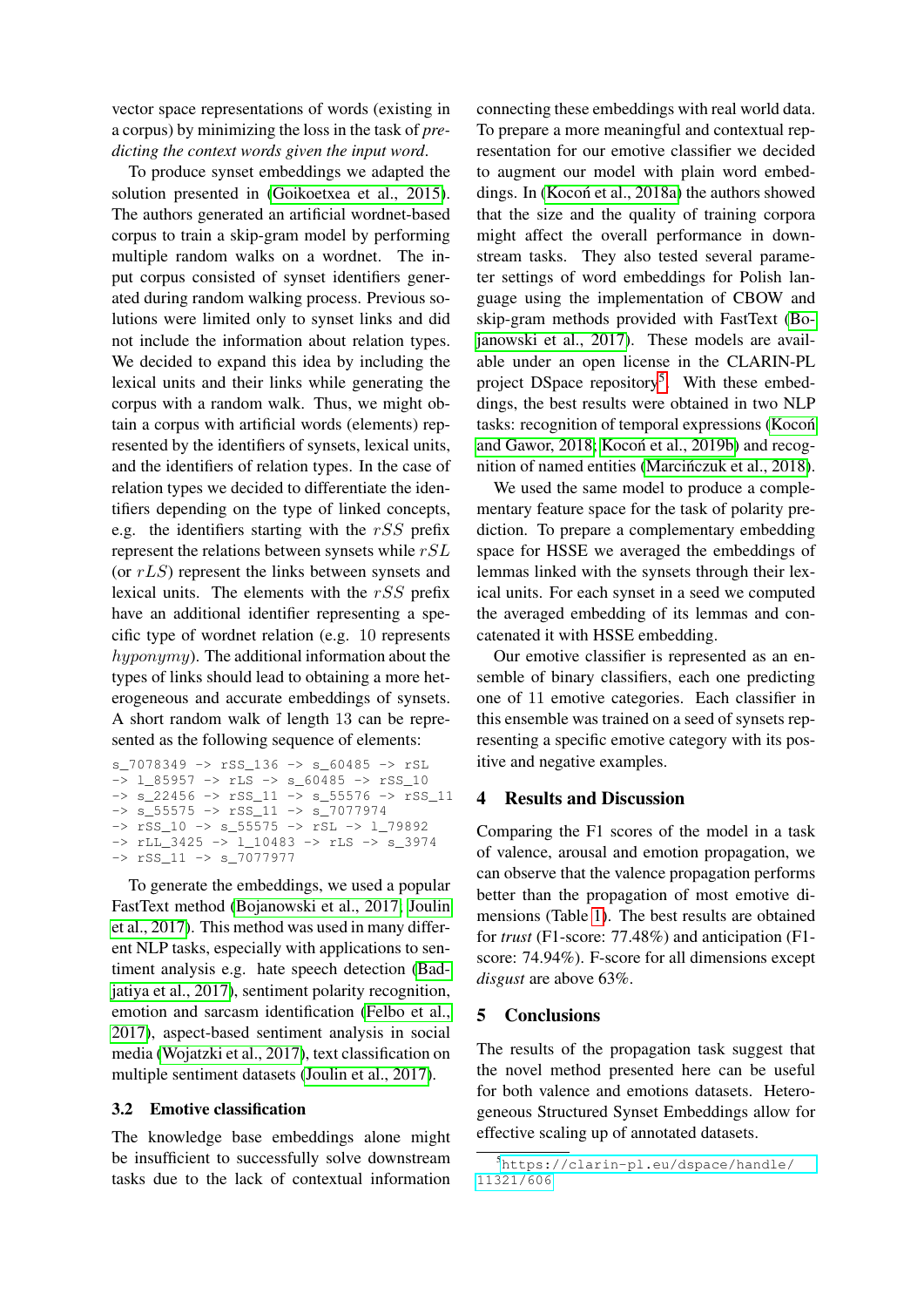| Dim.                 | $P[\%]$ | $R[\%]$ | $F[\%]$ |
|----------------------|---------|---------|---------|
| Valence $_p$         | 70.18   | 81.17   | 75.27   |
| Valence <sub>n</sub> | 65.57   | 85.26   | 74.12   |
| Arousal              | 66.74   | 75.76   | 70.97   |
| Joy                  | 59.27   | 80.56   | 68.29   |
| Surprise             | 59.55   | 69.37   | 64.07   |
| Anticip.             | 70.58   | 79.12   | 74.94   |
| <b>Trust</b>         | 74.86   | 80.46   | 77.48   |
| Sadness              | 59.18   | 83.16   | 69.13   |
| Anger                | 56.99   | 84.14   | 67.93   |
| Fear                 | 51.98   | 81.40   | 63.43   |
| <b>Disgust</b>       | 45.50   | 82.65   | 58.71   |

<span id="page-4-9"></span>Table 1: Precision, recall and F1-score for Valence, Arousal and Emotion propagation.

The paper also describes a large dataset: "Sentimenti" which covers more than 30,000 wordmeanings in Polish annotated with 8 basic emotions as well as polarity and arousal.

The data gathered in the psycholinguistic study were used to enhance affective annotation of Polish WordNet [\(Piasecki et al., 2009\)](#page-5-5). Tthe emotive metadata were propagated to unlabeled lexical units, enabling emotive categorization of the whole WordNet. Categorization results proved that the ML methods trained on the data enriched with detailed description of synset features and relations between lexical units and synsets resulted in effective models for emotional metadata propagation.

Such metadata propagation methods are successful only when based on large data sets and multilevel annotations of a given WordNet. In the current study, we showed that their effectiveness can be high also for very subjective emotional features, especially valence propagation. Emotional metadata propagation for Polish proved to have a high accuracy for most of the emotion values. However, a question remains why some of the emotion values were attributed less effectively - whether it was the lack of input data or it is a property of those emotions expressed verbally to be less evident and more dispersed.

## Acknowledgments

Funded by National Centre for Research and Development, Poland, under grant "Sentimenti – emotions analyzer in the written word" no POIR.01.01.01-00-0472/16.

### References

- <span id="page-4-7"></span>[Badjatiya et al.2017] Pinkesh Badjatiya, Shashank Gupta, Manish Gupta, and Vasudeva Varma. 2017. Deep learning for hate speech detection in tweets. In *Proceedings of the 26th International Conference on World Wide Web Companion*, pages 759–760. International World Wide Web Conferences Steering Committee.
- <span id="page-4-5"></span>[Bojanowski et al.2017] Piotr Bojanowski, Edouard Grave, Armand Joulin, and Tomas Mikolov. 2017. Enriching word vectors with subword information. *Transactions of the Association for Computational Linguistics*, 5:135–146.
- <span id="page-4-0"></span>[Dodds et al.2015] Peter Sheridan Dodds, Eric M Clark, Suma Desu, Morgan R Frank, Andrew J Reagan, Jake Ryland Williams, Lewis Mitchell, Kameron Decker Harris, Isabel M Kloumann, James P Bagrow, Karine Megerdoomian, Matthew T McMahon, Brian F Tivnan, and Christopher M Danforth. 2015. Human language reveals a universal positivity bias. *Proceedings of the National Academy of Sciences of the United States of America*, 112(8):2389–94.
- <span id="page-4-1"></span>[Ekman1992] Paul Ekman. 1992. An argument for basic emotions. *Cognition and Emotion*, 6(3-4):169– 200.
- <span id="page-4-8"></span>[Felbo et al.2017] Bjarke Felbo, Alan Mislove, Anders Søgaard, Iyad Rahwan, and Sune Lehmann. 2017. Using millions of emoji occurrences to learn any-domain representations for detecting sentiment, emotion and sarcasm. In *Proceedings of the 2017 Conference on Empirical Methods in Natural Language Processing*, pages 1615–1625.
- <span id="page-4-4"></span>[Goikoetxea et al.2015] Josu Goikoetxea, Aitor Soroa, and Eneko Agirre. 2015. Random walks and neural network language models on knowledge bases. In *Proceedings of the 2015 conference of the North American Chapter of the Association for Computational Linguistics: Human language technologies*, pages 1434–1439.
- <span id="page-4-3"></span>[Hartigan and Wong1979] John A Hartigan and Manchek A Wong. 1979. Algorithm as 136: A k-means clustering algorithm. *Journal of the Royal Statistical Society. Series C (Applied Statistics)*, 28(1):100–108.
- <span id="page-4-2"></span>[Janz et al.2017] Arkadiusz Janz, Jan Kocoń, Maciej Piasecki, and Zaśko-Zielińska Monika. 2017. plWordNet as a Basis for Large Emotive Lexicons of Polish. In *LTC'17 8th Language and Technology Conference*, Poznan, Poland, November. Fundacja ´ Uniwersytetu im. Adama Mickiewicza w Poznaniu.
- <span id="page-4-6"></span>[Joulin et al.2017] Armand Joulin, Edouard Grave, Piotr Bojanowski, and Tomas Mikolov. 2017. Bag of tricks for efficient text classification. In *Proceedings of the 15th Conference of the European Chapter of the Association for Computational Linguistics: Volume 2, Short Papers*, pages 427–431, Va-